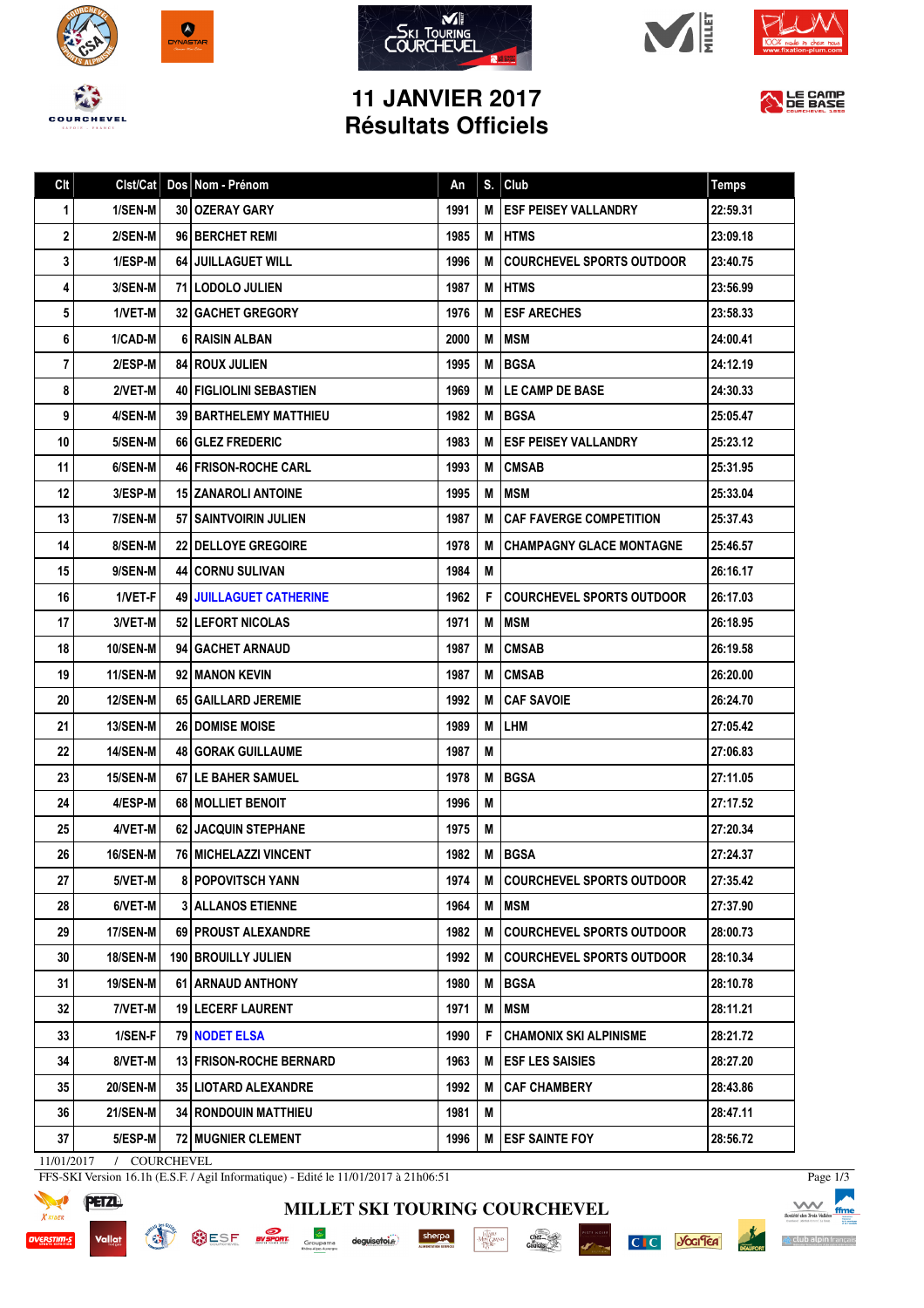| C <sub>It</sub> | Clst/Cat        | Dos Nom - Prénom                 | An   | S. | Club                             | <b>Temps</b> |
|-----------------|-----------------|----------------------------------|------|----|----------------------------------|--------------|
| 38              | <b>22/SEN-M</b> | <b>14 PEPIN JEROME</b>           | 1981 | M  | <b>BGSA</b>                      | 29:18.86     |
| 39              | 9/VET-M         | <b>54 BENOIT MICHAEL</b>         | 1975 | M  | <b>ESF COURCHEVEL 1850</b>       | 29:28.24     |
| 40              | 10/VET-M        | <b>102 FILLATRE JEAN-LOUIS</b>   | 1963 | M  | <b>ESF MERIBEL</b>               | 29:29.04     |
| 41              | 2/VET-F         | <b>85 ROUSSET MELANIE</b>        | 1976 | F  |                                  | 29:32.30     |
| 42              | 11/VET-M        | <b>183 DOMERGUE BERNARD</b>      | 1958 | M  | ESF AIME 2000                    | 29:46.67     |
| 43              | 12/VET-M        | <b>180 CHEDAL ANGLAY JOSEPH</b>  | 1959 | M  |                                  | 30:17.08     |
| 44              | <b>23/SEN-M</b> | <b>159   PERET HERVE</b>         | 1978 | M  | <b>ESF COURCHEVEL 1850</b>       | 30:20.79     |
| 45              | 3/VET-F         | <b>156 SERDA PATRICIA</b>        | 1969 | F  | <b>MSM</b>                       | 30:29.14     |
| 46              | 13/VET-M        | 59 REGOTTAZ PHILIPPE             | 1973 | M  |                                  | 30:32.59     |
| 47              | 14/VET-M        | 9 FARGIER OLIVIER                | 1969 | M  |                                  | 30:36.57     |
| 48              | 4/VET-F         | <b>168 LATHURAZ VERONIQUE</b>    | 1968 | F  | <b>COURCHEVEL SPORTS OUTDOOR</b> | 30:38.95     |
| 49              | <b>24/SEN-M</b> | <b>111 I DOMENGET GUILLAUME</b>  | 1986 | M  |                                  | 30:51.67     |
| 50              | <b>25/SEN-M</b> | <b>191   PICKUP SAMUEL</b>       | 1988 | M  | <b>NEW GENERATION</b>            | 30:55.68     |
| 51              | 15/VET-M        | <b>127 I LLOYD NICK</b>          | 1967 | M  |                                  | 30:56.68     |
| 52              | 16/VET-M        | <b>77 REGNIER CEDRIC</b>         | 1977 | M  | <b>ESF PLAGNE BELLECOTE</b>      | 31:13.17     |
| 53              | 5/VET-F         | <b>178 POMMAT STEPHANIE</b>      | 1976 | F  |                                  | 31:30.02     |
| 54              | 2/SEN-F         | <b>149 JACQUELIN NOEMIE</b>      | 1991 | F  | <b>CMSAB</b>                     | 31:33.14     |
| 55              | 3/SEN-F         | <b>51 FRESLON-BETTE CAROLINE</b> | 1980 | F  |                                  | 31:58.53     |
| 56              | 17/VET-M        | <b>188   PETITJEAN ROBERT</b>    | 1959 | M  | <b>COURCHEVEL SPORTS OUTDOOR</b> | 31:59.42     |
| 57              | <b>26/SEN-M</b> | 100 RONDEAU GAETAN               | 1983 | M  |                                  | 32:12.00     |
| 58              | 18/VET-M        | <b>199   LAMBERT PIERRE</b>      | 1976 | M  |                                  | 32:17.75     |
| 59              | 19/VET-M        | <b>184 BIRKNER RAMON</b>         | 1973 | M  | <b>ESF COURCHEVEL 1850</b>       | 32:18.03     |
| 60              | <b>27/SEN-M</b> | <b>171 GARCIA SEVERIN</b>        | 1986 | M  |                                  | 32:21.27     |
| 61              | <b>28/SEN-M</b> | 140 FROMAGET PIERRE              | 1978 | M  | <b>BGSA</b>                      | 32:32.25     |
| 62              | 4/SEN-F         | <b>103 LACORDAIRE LUCIE</b>      | 1991 | F  | <b>CAF CHAMBERY</b>              | 32:37.57     |
| 63              | <b>29/SEN-M</b> | 165 DELANOE MORGAN               | 1980 | M  | <b>ESF COURCHEVEL 1650</b>       | 32:58.36     |
| 64              | 6/VET-F         | <b>186   BARTNICKI MIREILLE</b>  | 1970 |    | <b>F</b> HTMS                    | 33:13.36     |
| 65              | 30/SEN-M        | 291 CHARDON CEDRIC               | 1981 | М  | <b>ESF COURCHEVEL 1850</b>       | 33:30.03     |
| 66              | <b>31/SEN-M</b> | <b>194   GARI CHRISTOPHE</b>     | 1987 | M  |                                  | 33:37.10     |
| 67              | 5/SEN-F         | <b>131   MAGISSON DIXANDRA</b>   | 1981 | F  |                                  | 33:38.93     |
| 68              | 32/SEN-M        | 249 GOURDET ARNAUD               | 1979 | M  |                                  | 33:50.47     |
| 69              | 6/ESP-M         | 106   FRANCOIS JEREMIE           | 1994 | M  |                                  | 34:16.22     |
| 70              | <b>20/VET-M</b> | <b>87   DE THIERSANT PASCAL</b>  | 1962 | M  |                                  | 34:16.79     |
| 71              | 21/VET-M        | <b>108   MALAVAL SEBASTIEN</b>   | 1976 | Μ  |                                  | 34:37.51     |
| 72              | 2/CAD-M         | <b>133 ABONDANCE DYLANE</b>      | 2001 | M  | <b>MSM</b>                       | 35:18.40     |
| 73              | 33/SEN-M        | <b>107   GAUTHIER LILIAN</b>     | 1979 | M  |                                  | 35:23.94     |
| 74              | <b>22/VET-M</b> | 207 VALLEE GILLES                | 1966 | M  |                                  | 35:29.15     |
| 75              | 6/SEN-F         | <b>166 GLEZ VERONIQUE</b>        | 1985 | F  | <b>ESF LES ARCS</b>              | 35:46.09     |
| 76              | 34/SEN-M        | <b>221   LAMOUREUX GUILLAUME</b> | 1979 | M  |                                  | 35:48.83     |
| 77              | 7/VET-F         | <b>110 GACHET-MAUROZ PASCALE</b> | 1958 | F  | <b>ESF COURCHEVEL 1550</b>       | 36:18.48     |
| 78              | <b>23/VET-M</b> | 97 BUNDAY PETER                  | 1969 | M  |                                  | 36:23.78     |
| 79              | 8/VET-F         | <b>220 CHEVASSU CLAUDE</b>       | 1964 | F  | <b>ESF COURCHEVEL 1850</b>       | 36:50.77     |

11/01/2017 / COURCHEVEL

FFS-SKI Version 16.1h (E.S.F. / Agil Informatique) - Edité le 11/01/2017 à 21h06:51

Page 2/3